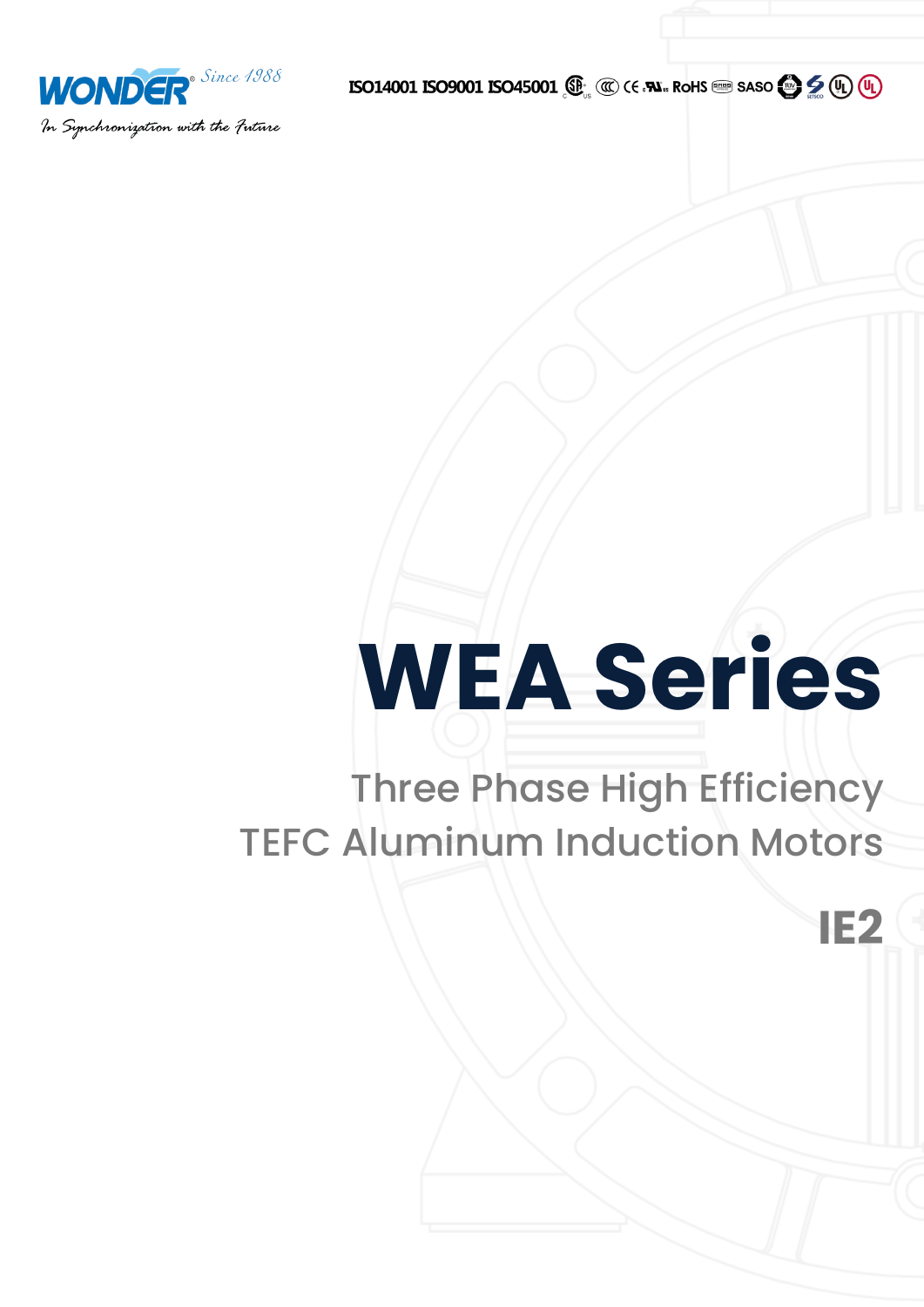## **WEA Series**

#### Three Phase High Efficiency TEFC Aluminum Induction Motors



#### General Information:

WEA Series three phase asynchronous motors are Wonder-designed high efficiency motors with aluminum housing. They are with product features as compact size, less weight and outstanding appearance. The efficiency indicators are in line with IE2.

Wonder three phase asynchronous motors are widely applied in general machinery and industries such as pumps & water treatment, road machinery, petroleum, chemical & metallurgy, cement and paper making.

#### Technical Characteristics:

- **·** IP55 protection, class F insulation,
- B-level temperature rise, S1 duty;
- **·** Rated voltage 400V;
- **·** Rated frequency 50Hz;
- $\cdot$  Operation ambient temperature: -20 $^{\circ}$ C~40 $^{\circ}$ C;
- **·** Operation altitude ≤1000m.
- **·** Y-connection for motors up to 3kW,  $\triangle$ -connection for 4kW and above.
- **·** Cooling method: IC411/IC416.

#### Mounting Arrangements:



Basic types of construction may be used in all derived types of construction. "\*" means not-defined mounting by IEC 60034-7.

1) for the types of construction IM V6, IM B6, IM B8 inquiry is necessary.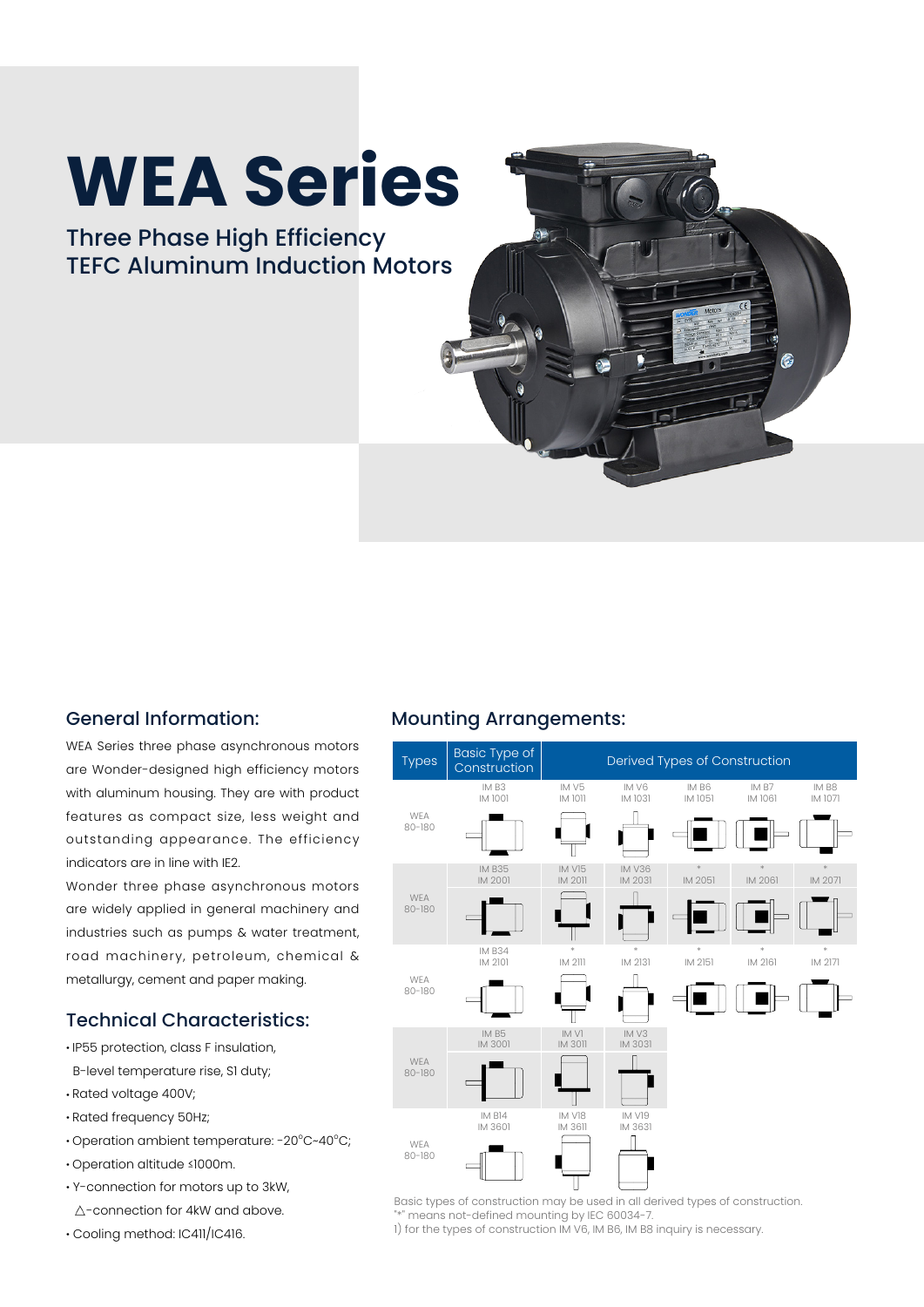#### Technical Specifications (1/2)

| Rated<br>Output |                 | <b>IEC</b><br>Frame | Rated<br>Speed | Full Load<br>Current<br>$I_n(A)$ |      | Effciency<br>$n\%$ |        |                       | <b>Power Factor</b><br>$COS\psi$ |      | Locked<br>Rotor<br>Current | Locked<br>Rotor<br>Torque | Break-<br>down<br>Torque | Sound<br>LP | <b>Moment</b><br><b>of</b><br>Inertia | <b>Weight</b> |  |
|-----------------|-----------------|---------------------|----------------|----------------------------------|------|--------------------|--------|-----------------------|----------------------------------|------|----------------------------|---------------------------|--------------------------|-------------|---------------------------------------|---------------|--|
|                 |                 |                     | r/m            |                                  |      |                    |        | % of Full Load        |                                  |      | $I_L/I_D$                  | $T_L/T_D$                 | $T_b/T_n$                | dB(A)       | J(kgm <sup>2</sup> )                  | kg            |  |
| kW              | <b>HP</b>       |                     |                | 400V                             | 100  | 75                 | 50     | 100                   | 75                               | 50   |                            |                           |                          |             |                                       |               |  |
|                 |                 |                     |                |                                  |      |                    |        | 3000r/m (2 Pole) 50Hz |                                  |      |                            |                           |                          |             |                                       |               |  |
| 0.75            | 1               | 80M1                | 2840           | 1.78                             | 78.1 | 78                 | 76.7   | 0.78                  | 0.69                             | 0.57 | 6.5                        | 3.6                       | $\overline{4}$           | 60          | 0.001                                 | $10$          |  |
| 1.1             | 1.5             | 80M2                | 2930           | 2.48                             | 81   | 80.8               | 79.3   | 0.79                  | 0.72                             | 0.68 | 6.6                        | 3.7                       | 3.9                      | 60          | 0.001                                 | 12            |  |
| 1.5             | $\overline{c}$  | 90S                 | 2890           | 3                                | 82.1 | 81.8               | 81     | 0.88                  | 0.83                             | 0.75 | 6.6                        | 2.1                       | 2.1                      | 60          | 0.002                                 | 14            |  |
| 2.2             | 3               | 90L                 | 2890           | 4.24                             | 84.2 | 84.7               | 83.4   | 0.89                  | 0.86                             | 0.79 | $\overline{7}$             | 2.3                       | 2.3                      | 59          | 0.003                                 | 16            |  |
| 3               | $\overline{4}$  | 100L                | 2915           | 5.63                             | 85.4 | 86                 | 85     | 0.9                   | 0.84                             | 0.75 | 9.6                        | 3.5                       | 3.5                      | 63          | 0.004                                 | 24            |  |
| $\overline{4}$  | 5.5             | 112M                | 2895           | 7.52                             | 86.3 | 87                 | 86     | 0.89                  | 0.85                             | 0.78 | 6.9                        | 2.2                       | 2.2                      | 63          | 0.013                                 | 26            |  |
| 5.5             | 7.5             | <b>132S1</b>        | 2930           | 10.2                             | 87.5 | 87.6               | 86     | 0.89                  | 0.85                             | 0.77 | 8.2                        | 2.2                       | 2.2                      | 68          | 0.023                                 | 37            |  |
| 7.5             | 10 <sup>°</sup> | 132S2               | 2930           | 13.8                             | 88.4 | 88.8               | 87.6   | 0.89                  | 0.87                             | 0.81 | 8.3                        | 2.3                       | 2.3                      | 68          | 0.025                                 | 41            |  |
| 9.2             | 12.5            | 132M                | 2930           | 16.7                             | 89.6 | 89.6               | 89.1   | 0.89                  | 0.87                             | 0.81 | 8.2                        | 2.4                       | 2.4                      | 68          | 0.035                                 | 63            |  |
| 11              | 15              | 160M1               | 2940           | 19.6                             | 89.9 | 89.7               | 88.1   | 0.9                   | 0.87                             | 0.8  | 7.9                        | 2.6                       | 2.6                      | 71          | 0.055                                 | 92            |  |
| 15              | 20              | 160M2               | 2940           | 26.5                             | 90.7 | 90.7               | 89.5   | 0.9                   | 0.88                             | 0.81 | 8.1                        | 2.8                       | 2.8                      | 68          | 0.064                                 | 103           |  |
| 18.5            | 25              | 160L                | 2940           | 32.2                             | 91.2 | 91.2               | 90.1   | 0.91                  | 0.89                             | 0.84 | 7.8                        | 2.7                       | 2.7                      | 68          | 0.073                                 | 118           |  |
| 22              | 30              | 180M                | 2950           | 38.1                             | 91.5 | 91.2               | 89.6   | 0.91                  | 0.88                             | 0.82 | 8                          | 2.4                       | 2.4                      | 68          | 0.103                                 | 149           |  |
|                 |                 |                     |                |                                  |      |                    |        | 1500r/m (4 Pole) 50Hz |                                  |      |                            |                           |                          |             |                                       |               |  |
| 0.55            | 0.75            | 80M1                | 1365           | 1.14                             | 77   | 76.5               | 73.3   | 0.73                  | 0.66                             | 0.52 | 2.8                        | 2.1                       | 2.4                      | 46          | 0.004                                 | 12            |  |
| 0.75            | $\mathbf{1}$    | 80M2                | 1390           | 1.81                             | 79.6 | 78.6               | 77.4   | 0.75                  | 0.69                             | 0.56 | 4.7                        | 2.5                       | 2.7                      | 47          | 0.004                                 | 14            |  |
| 1.1             | 1.5             | 90S                 | 1435           | 2.53                             | 81.4 | 81.3               | 80.2   | 0.77                  | 0.71                             | 0.59 | 5.4                        | 2.1                       | 2.6                      | 49          | 0.005                                 | 15            |  |
| 1.5             | $\overline{c}$  | 90L                 | 1430           | 3.31                             | 82.8 | 82.4               | 81.9   | 0.79                  | 0.77                             | 0.66 | 5.4                        | 2.1                       | 2.5                      | 51          | 0.006                                 | 17            |  |
| 2.2             | 3               | 100L1               | 1440           | 4.65                             | 84.3 | 84.4               | 83.2   | 0.81                  | 0.75                             | 0.64 | 6.8                        | 3                         | 3.2                      | 51          | 0.007                                 | 25            |  |
| $\mathsf{3}$    | $\overline{4}$  | 100L2               | 1430           | 6.25                             | 85.5 | 85.5               | $85\,$ |                       | $0.81$ 0.75 0.65                 |      | $6.5\,$                    | 2.9                       | $2.9\,$                  | 51          | 0.009                                 | 29            |  |
| $\overline{4}$  | 5.5             | 112M                | 1445           | 8.19                             | 87   | 86.8               | 85.8   | 0.81                  | 0.75                             | 0.7  | 7.1                        | 2.7                       | 2.8                      | 55          | 0.017                                 | 33            |  |
| 5.5             | 7.5             | 132S                | 1460           | 11                               | 87.8 | 87.6               | 87.2   | 0.82                  | 0.77                             | 0.68 | 7.3                        | 2.4                       | 2.9                      | 55          | 0.037                                 | 47            |  |
| 7.5             | 10 <sup>°</sup> | 132M                | 1460           | 14.7                             | 89   | 88.7               | 88.1   | 0.83                  | 0.79                             | 0.7  | 7.5                        | 2.6                       | 2.8                      | 55          | 0.045                                 | 60            |  |
| 9.2             | 12.5            | 132M                | 1460           | 17.8                             | 90   | 90                 | 89.4   | 0.83                  | 0.8                              | 0.72 | 7.6                        | 2.5                       | 2.8                      | 55          | 0.075                                 | 72            |  |
| 11              | 15              | 160M                | 1470           | 20.7                             | 90.3 | 90.2               | 90     | 0.85                  | 0.81                             | 0.73 | 7.8                        | 2.6                       | 3.1                      | 63          | 0.105                                 | 95            |  |
| 15              | 20              | 160L                | 1470           | 27.7                             | 91   | 90.7               | 90.4   | 0.86                  | 0.82                             | 0.75 | 7.4                        | 2.5                       | 2.8                      | 63          | 0.112                                 | 110           |  |
| 18.5            | 25              | 180M                | 1470           | 34                               | 91.3 | 91                 | 90.9   | 0.86                  | 0.84                             | 0.78 | 7.4                        | 2.4                       | 3.2                      | 62          | 0.116                                 | 145           |  |
| 22              | 30              | 180L                | 1470           | 40.2                             | 91.8 | 91.9               | 91.2   | 0.86                  | 0.82                             | 0.72 | 8                          | 2.8                       | 3.4                      | 62          | 0.186                                 | 160           |  |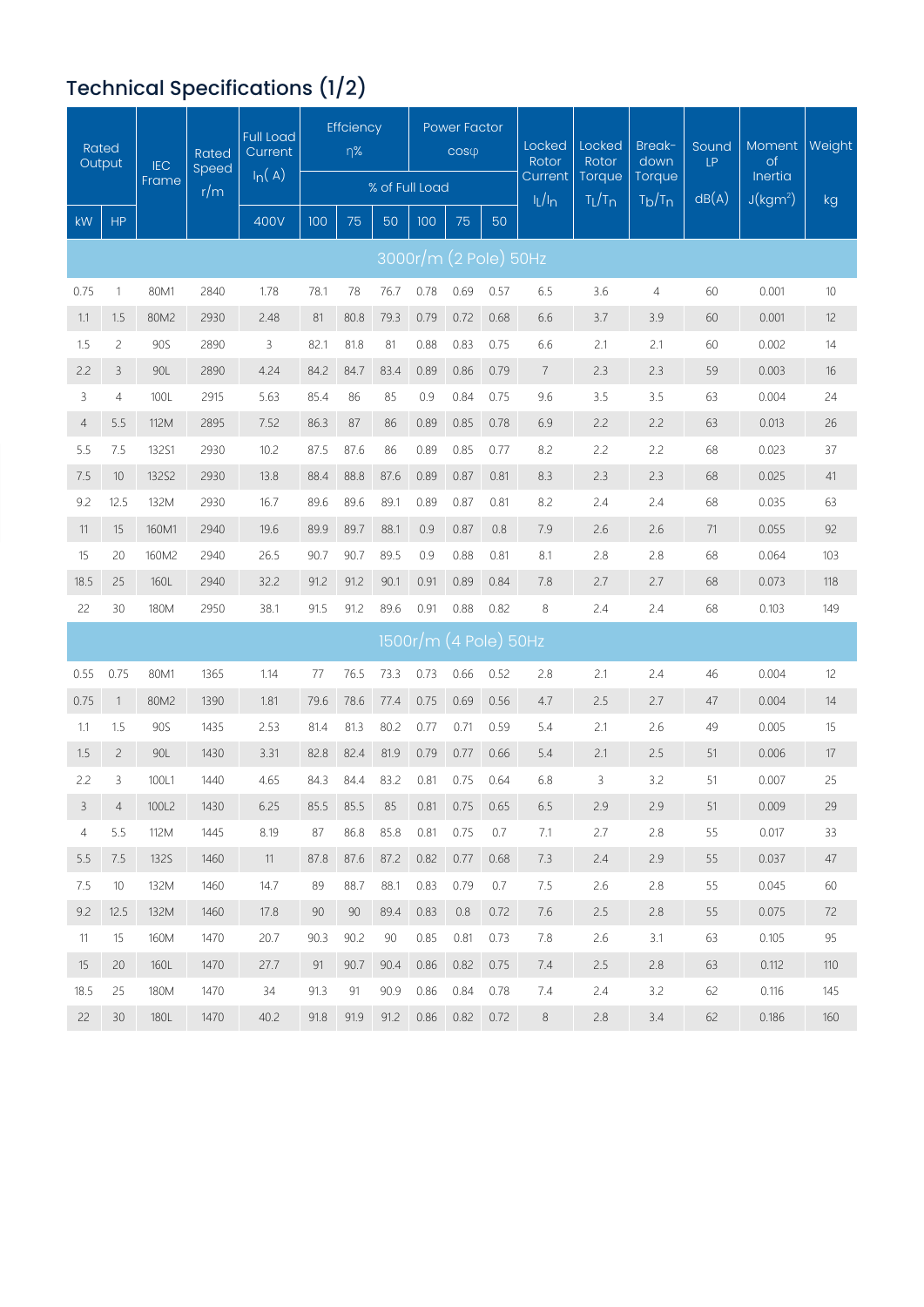#### Technical Specifications (2/2)

| Rated<br>Output |                 | <b>IEC</b>  | Rated<br>Speed | <b>Full Load</b><br>Current |      | Effciency<br>$\eta\%$ |      |                       | <b>Power Factor</b><br><b>COS</b> <sup>O</sup> |      | Locked<br>Rotor      | Locked<br>Rotor     | Break-<br>down                           | Sound<br>LP | Moment Weight<br>of             |     |
|-----------------|-----------------|-------------|----------------|-----------------------------|------|-----------------------|------|-----------------------|------------------------------------------------|------|----------------------|---------------------|------------------------------------------|-------------|---------------------------------|-----|
|                 |                 | Frame       | r/m            | $I_n(A)$                    |      |                       |      | % of Full Load        |                                                |      | Current<br>$I_L/I_D$ | Torque<br>$T_L/T_D$ | Torque<br>T <sub>b</sub> /T <sub>n</sub> | dB(A)       | Inertia<br>J(kgm <sup>2</sup> ) | kg  |
| kW              | HP              |             |                | 400V                        | 100  | 75                    | 50   | 100                   | 75                                             | 50   |                      |                     |                                          |             |                                 |     |
|                 |                 |             |                |                             |      |                       |      | 1000r/m (6 Pole) 50Hz |                                                |      |                      |                     |                                          |             |                                 |     |
| 0.37            | 0.5             | 80M1        | 915            | 1.09                        | 70.9 | 69.4                  | 68.8 | 0.69                  | 0.61                                           | 0.51 | 3.8                  | 2.1                 | 2.2                                      | 44          | 0.002                           | 12  |
| 0.55            | 0.75            | 80M2        | 925            | 1.55                        | 74.1 | 72.8                  | 68.7 | 0.69                  | 0.6                                            | 0.52 | 4.4                  | 2.1                 | 2.3                                      | 46          | 0.003                           | 13  |
| 0.75            | $\mathbf{1}$    | 90S         | 945            | 2.03                        | 76   | 75.5                  | 73.8 | 0.7                   | 0.62                                           | 0.5  | 3.8                  | 1.6                 | 2.2                                      | 45          | 0.004                           | 15  |
| 1.1             | 1.5             | 90L         | 945            | 2.9                         | 78.3 | 77.5                  | 75.9 | 0.7                   | 0.63                                           | 0.51 | $\overline{4}$       | 1.7                 | 2.2                                      | 45          | 0.005                           | 17  |
| 1.5             | $\overline{c}$  | 100L        | 930            | 3.82                        | 79.8 | 78.1                  | 77.8 | 0.71                  | 0.64                                           | 0.55 | 3.6                  | 1.6                 | 2.1                                      | 47          | 0.008                           | 22  |
| 2.2             | 3               | 112M        | 950            | 5.39                        | 81.8 | 81.7                  | 80.4 | 0.72                  | 0.7                                            | 0.6  | 4.9                  | $\overline{c}$      | 2.3                                      | 46          | 0.013                           | 25  |
| 3               | $\overline{4}$  | <b>132S</b> | 970            | 6.93                        | 83.3 | 83.2                  | 82.2 | 0.75                  | 0.71                                           | 0.56 | 6.8                  | 2.7                 | $\mathsf 3$                              | 50          | 0.003                           | 34  |
| $\overline{4}$  | 5.5             | 132M1       | 970            | 8.86                        | 84.6 | 84.1                  | 83.6 | 0.77                  | 0.7                                            | 0.58 | 7.1                  | 2.8                 | $\mathcal{E}$                            | 50          | 0.04                            | 43  |
| 5.5             | 7.5             | 132M2       | 970            | 11.8                        | 86   | 86                    | 85.4 | 0.78                  | 0.71                                           | 0.6  | 7.6                  | 3.1                 | 3.1                                      | 53          | 0.05                            | 52  |
| 7.5             | 10 <sup>°</sup> | 160M        | 970            | 16.1                        | 87.4 | 87.1                  | 85.8 | 0.77                  | 0.74                                           | 0.63 | 6.2                  | 2.5                 | 2.6                                      | 53          | 0.12                            | 75  |
| 9.2             | 12.5            | 160L        | 970            | 19.5                        | 88.5 | 88.2                  | 86.1 | 0.77                  | 0.74                                           | 0.62 | 6.2                  | 2.2                 | 2.7                                      | 57          | 0.15                            | 90  |
| 11              | 15              | 160L        | 970            | 22.9                        | 88.9 | 88.5                  | 87.6 | 0.78                  | 0.74                                           | 0.63 | 6.4                  | 2.7                 | 2.6                                      | 57          | 0.23                            | 95  |
| 15              | 20              | 180L        | 980            | 29.7                        | 89.9 | 90                    | 88.5 | 0.81                  | 0.74                                           | 0.62 | 7.6                  | 2.8                 | 3.3                                      | 57          | 0.34                            | 130 |
|                 |                 |             |                |                             |      |                       |      | 750r/m (8 Pole) 50Hz  |                                                |      |                      |                     |                                          |             |                                 |     |
| 0.37            | 0.5             | 90S         | 680            | 1.3                         | 70.8 | 68.9                  | 66.7 | 0.58                  | 0.53                                           | 0.48 | 3.6                  | 2.3                 | 2.9                                      | 46          | 0.005                           | 12  |
| 0.55            | 0.75            | 90L         | 695            | 1.89                        | 71.3 | 69.5                  | 67.8 | 0.59                  | 0.54                                           | 0.5  | 3.6                  | 2.3                 | 2.8                                      | 45          | 0.005                           | 15  |
| 0.75            | 1               | 100L1       | 700            | 2.42                        | 73.3 | 72.1                  | 71.7 | 0.61                  | 0.57                                           | 0.53 | 4.3                  | 2.6                 | 2.6                                      | 47          | 0.007                           | 20  |
| 1.1             | 1.5             | 100L2       | 700            | 3.39                        | 75.5 | 75.1                  | 74.6 | 0.62                  | 0.58                                           | 0.57 | 4.2                  | 2.8                 | 2.9                                      | 47          | 0.022                           | 22  |
| 1.5             | $\overline{c}$  | 112M        | 700            | 4.24                        | 77.3 | 77                    | 75.3 | 0.66                  | 0.62                                           | 0.58 | 3.7                  | $\overline{c}$      | 2.4                                      | 49          | 0.028                           | 25  |
| $2.2\,$         | 3               | <b>132S</b> | 710            | 5.9                         | 80.3 | 80                    |      | 79.5  0.67  0.63      |                                                | 0.6  | 4.5                  | $\overline{c}$      | $2.6\,$                                  | 50          | 0.04                            | 33  |
| $\mathsf{3}$    | $\overline{4}$  | 132M        | 715            | 7.78                        | 81.9 | 81.6                  | 80.8 | 0.68                  | 0.66                                           | 0.64 | 4.8                  | 2.2                 | 2.7                                      | 50          | 0.05                            | 41  |
| $\overline{4}$  | 5.5             | 160M1       | 715            | 9.55                        | 82.8 | 82.6                  | 81.6 | 0.73                  | 0.71                                           | 0.67 | 4.6                  | 1.9                 | 2.5                                      | 53          | 0.09                            | 63  |
| 5.5             | 7.5             | 160M2       | 720            | 12.7                        | 84.5 | 84.3                  | 82.3 | 0.74                  | 0.7                                            | 0.68 | 4.8                  | 1.9                 | 2.5                                      | 53          | 0.1                             | 75  |
| 7.5             | 10 <sup>°</sup> | 160L        | 720            | 17                          | 86   | 86.1                  | 85.2 | 0.74                  | 0.71                                           | 0.67 | 5.4                  | 2.3                 | 2.7                                      | 50          | 0.11                            | 95  |
| 9.2             | 12.5            | 180M        | 720            | 20.6                        | 87.2 | 87                    | 86.1 | 0.74                  | 0.72                                           | 0.69 | 5.7                  | 2.3                 | 2.6                                      | 55          | 0.18                            | 102 |
| 11              | 15              | 180L        | 725            | 24.5                        |      | 87.7 87.5             | 86.8 | 0.74                  | 0.72                                           | 0.7  | 5.9                  | 2.3                 | 2.7                                      | 55          | 0.22                            | 107 |
|                 |                 |             |                |                             |      |                       |      |                       |                                                |      |                      |                     |                                          |             |                                 |     |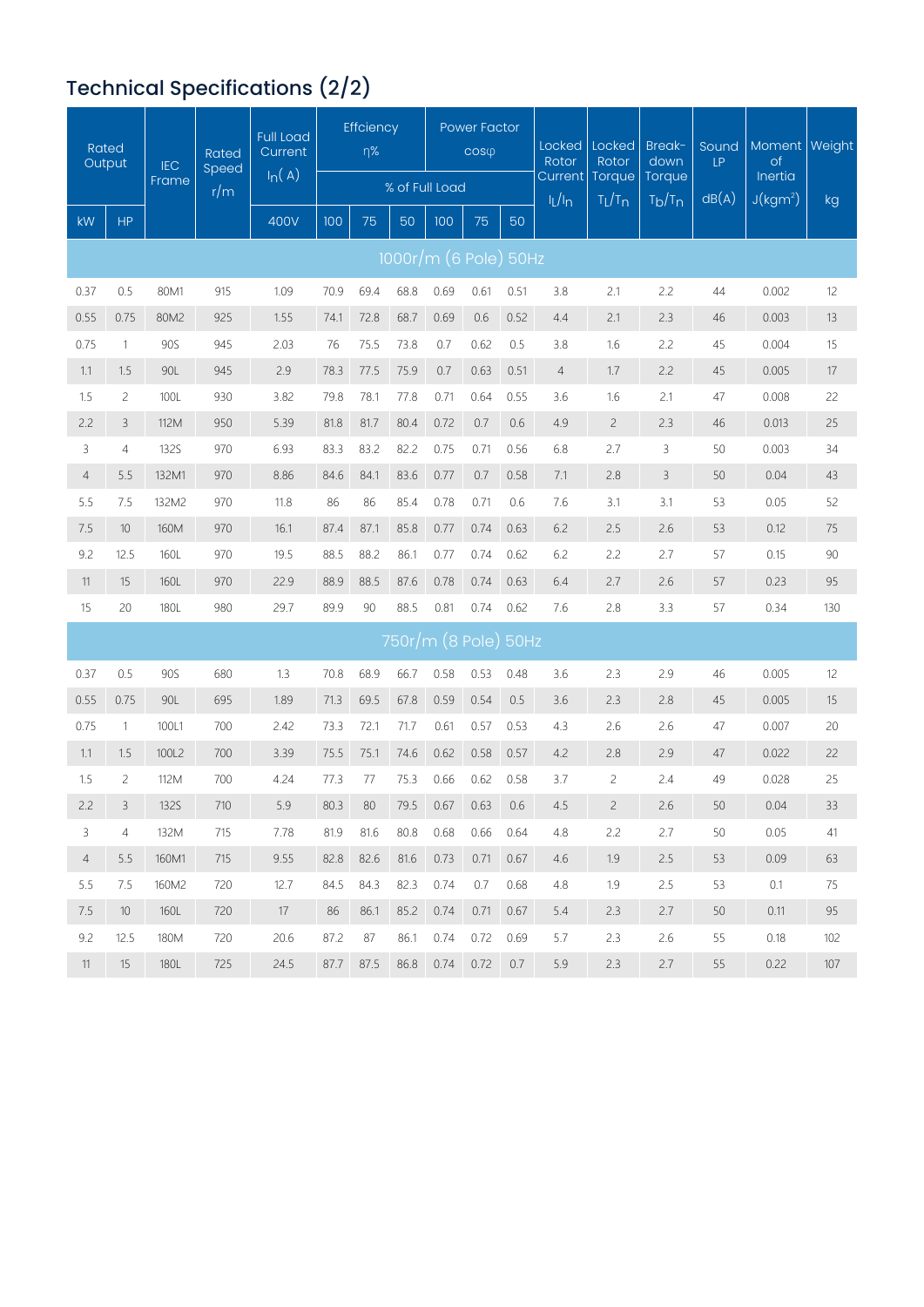#### B3, B35, B5 Mounting and Overall Dimensions

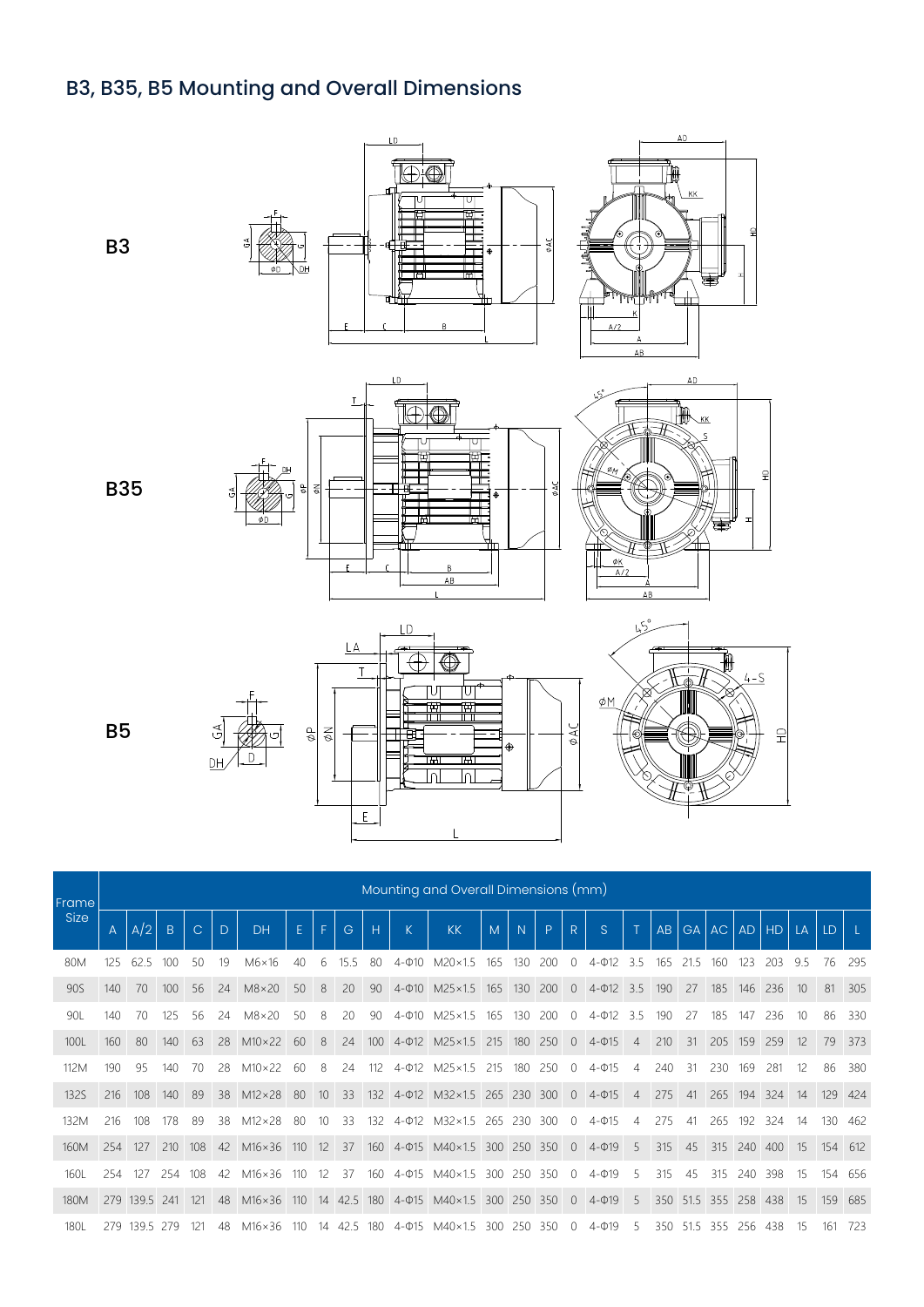#### B14, B34, V18 Mounting and Overall Dimensions









| Frame       | Mounting and Overall Dimensions (mm) |         |        |              |    |                    |     |                 |                 |                   |   |                              |     |     |       |              |                                    |                |     |                        |     |     |                 |      |     |
|-------------|--------------------------------------|---------|--------|--------------|----|--------------------|-----|-----------------|-----------------|-------------------|---|------------------------------|-----|-----|-------|--------------|------------------------------------|----------------|-----|------------------------|-----|-----|-----------------|------|-----|
| <b>Size</b> | A                                    | A/2     | B      | $\mathsf{C}$ | D. | <b>DH</b>          | E.  | F               | $\mathsf{G}$    | H                 | K | <b>KK</b>                    | M   | N   | P     | R            | S.                                 | l Ti           | AB  | GA                     | AC  | AD  | <b>HD</b>       | LD   |     |
| 80M         | 125                                  | 62.5    | 100    | 50           | 19 | $M6\times 16$      | 40  | 6               | 15.5            | -80               |   | 4-010 M20×1.5 100            |     | -80 | 80    | $\Omega$     | $4-M6$                             | 3              | 165 | 21.5                   | 160 | 141 | 201             | 76   | 295 |
| 90S         | 140                                  | 70      | 100    | - 56         | 24 | M8×20 50           |     | 8               | 20 <sup>1</sup> |                   |   | 90 4-010 M25 × 1.5 115       |     | -95 | 140 0 |              | $4-M8$                             | $\overline{3}$ | 190 | 27                     | 185 | 165 | 235             | 86   | 305 |
| 90L         | 140                                  | 70      | 125    | 56           | 24 | $M8\times20$       | 50  | 8               | 20              | 90                |   | $4 - 010$ M25 $\times$ 1.5   | 115 | 95  | 140   | $\Omega$     | $4-M8$                             | 3              | 190 | 27                     | 185 | 165 | 235             | -81  | 330 |
| 1001        | 160                                  | -80     | 140 63 |              |    | 28 M10×22 60       |     | 8               |                 |                   |   | 24 100 4-012 M25×1.5 130     |     | 110 |       |              | $160 \quad 0 \quad 4-M8 \quad 3.5$ |                | 210 | 31                     |     |     | 205 177.5 257.5 | - 79 | 373 |
| 112M        | 190                                  | 95      | 140    | 70           | 28 | $M10 \times 22$ 60 |     | 8               | 24              | 112               |   | 4-012 M25×1.5 130            |     | 110 | 160   | $\bigcirc$   | 4-M8                               | 3.5            | 240 | 31                     | 230 | 199 | 279             | 86   | 380 |
| 132S        |                                      | 216 108 | 140 89 |              | 38 | M12×28 80          |     | 10 <sup>°</sup> |                 |                   |   | 33 132 4-012 M32×1.5 165 130 |     |     | 2000  |              | 4-M10                              | $\overline{4}$ | 275 | 41                     | 265 | 221 | 321             | 129  | 424 |
| 132M        | 216                                  | 108     | 178    | -89          | 38 | $M12\times 28$     | -80 | 10              | 33              | 132 <sub>13</sub> |   | $4-4012$ M32 $\times$ 1.5    | 165 | 130 | 200   | <sup>n</sup> | 4-M10                              | $\Delta$       | 275 | $\mathcal{A}^{\prime}$ | 265 | 221 | 321             | 130  | 463 |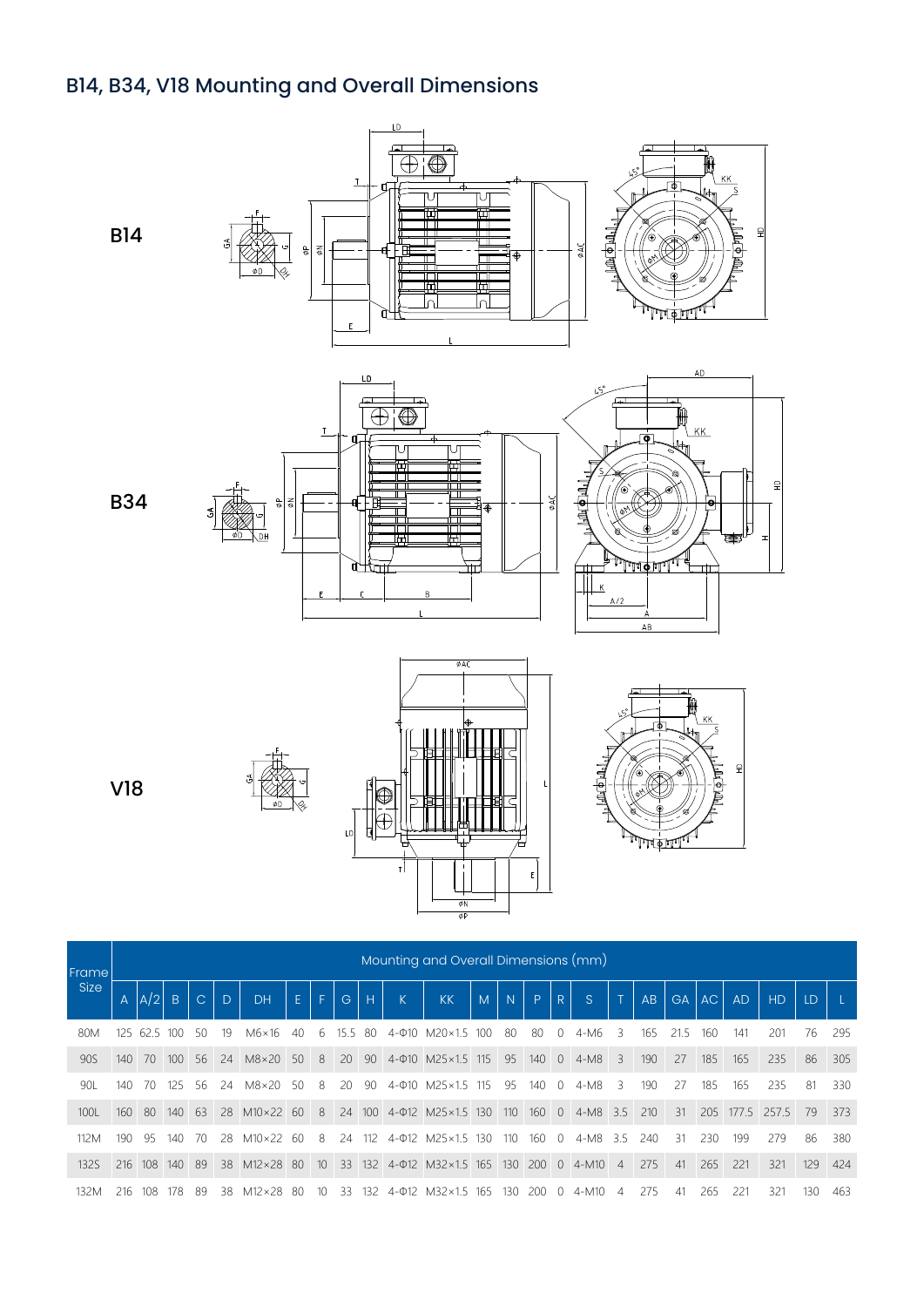#### V1 Mounting and Overall Dimensions







| <b>Frame</b> |     |               |                |               |    |                 |     |    |      |     |              | Mounting and Overall Dimensions (mm)  |     |                |         |            |                      |                |     |          |           |     |                      |     |         |         |
|--------------|-----|---------------|----------------|---------------|----|-----------------|-----|----|------|-----|--------------|---------------------------------------|-----|----------------|---------|------------|----------------------|----------------|-----|----------|-----------|-----|----------------------|-----|---------|---------|
| <b>Size</b>  | A   | A/2           | $\overline{B}$ | $\mathcal{C}$ | D  | DH              | E.  | F. | G    | Н   | $\mathsf{K}$ | <b>KK</b>                             | M   | $\overline{N}$ | P       | R          | 'S.                  | $\top$         | AB  |          | $GA$ $AC$ |     | $AD$ $HD$            | LA  | LD      |         |
| 80M          | 125 | 62.5          | 100            | 50            | 19 | $M6\times 16$   | 40  | 6  | 15.5 | 80  | $4 - 010$    | $M20\times1.5$                        | 165 | 130            | 200     | $\Omega$   | $4 - 012$            | 3.5            | 165 | 21.5     | 160       | 123 | 203                  | 95  | 76      | 295     |
| 90S          | 140 | 70            | 100            | 56            | 24 | $M8\times20$    | 50  | 8  | 20   | 90  |              | 4-010 M25×1.5 165 130 200             |     |                |         |            | $0$ 4- $\Phi$ 12 3.5 |                | 190 | 27       | 185       |     | 146 236              | 10  | 81      | 305     |
| 90L          | 140 | 70            | 125            | 56            | 24 | $M8\times 20$   | 50  | 8  | 20   | 90  |              | 4-010 M25×1.5                         | 165 | 130            | 200     | $\Omega$   | $4 - 012$ 3.5        |                | 190 | 27       | 185       | 147 | 236                  | 10  | 86      | 330     |
| 100L         | 160 | 80            | 140            | 63            | 28 | $M10\times22$   | 60  | 8  | 24   |     |              | 100 4-012 M25×1.5 215 180 250         |     |                |         |            | $0 \quad 4 - 015$    | $\overline{4}$ | 210 | 31       | 205       |     | 159 259              | 12  | 79      | 373     |
| 112M         | 190 | 95            | 140            | 70            | 28 | $M10\times 22$  | 60  | 8  | 24   | 112 |              | 4-012 M25×1.5                         | 215 | 180            | 250     | $\Omega$   | $4 - 015$            | $\overline{4}$ | 240 | 31       | 230       | 169 | 281                  | 12  | 86      | 380     |
| 132S         | 216 | 108           | 140            | 89            | 38 | $M12\times28$   | -80 | 10 | 33   |     |              | 132 4-012 M32×1.5 265 230 300         |     |                |         |            | $0 \quad 4 - 015$    | $\overline{4}$ | 275 | 41       | 265       |     | 194 324              | 14  | 129 424 |         |
| 132M         | 216 | 108           | 178            | 89            | 38 | $M12\times28$   | 80  | 10 | 33   | 132 |              | 4-012 M32×1.5 265 230 300             |     |                |         | $\bigcirc$ | $4 - 015$            | 4              | 275 | 41       | 265       | 192 | 324                  | 14  | 130 462 |         |
| 160M         | 254 | 127           | 210            | 108           | 42 | $M16\times36$   | 110 | 12 | 37   |     |              | 160 4-015 M40×1.5 300 250 350         |     |                |         |            | $0 \quad 4 - 019$    | -5             | 315 | 45       | 315       | 240 | 400                  | 15  | 154 612 |         |
| 160L         | 254 | 127           | 254            | 108           | 42 | $M16 \times 36$ | 110 | 12 | 37   | 160 |              | 4-015 M40×1.5                         | 300 |                | 250 350 | $\Omega$   | $4 - 019$            | -5             | 315 | 45       | 315       | 240 | 398                  | 15  |         | 154 656 |
| 180M         |     | 279 139.5 241 |                | 121           | 48 | $M16 \times 36$ | 110 |    |      |     |              | 14 42.5 180 4-015 M40×1.5 300 250 350 |     |                |         |            | $0 \quad 4 - 019$    | - 5            |     |          |           |     | 350 51.5 355 258 438 | -15 | 159 685 |         |
| 180L         | 279 | 139.5         | 279            | 121           | 48 | $M16\times36$   | 110 | 14 | 42.5 | 180 |              | $4 - \Phi$ 15 M40×1.5                 | 300 | 250            | -350    | $\circ$    | $4 - 019$            | 5              |     | 350 51.5 | 355       | 256 | 438                  | -15 | 161     | 723     |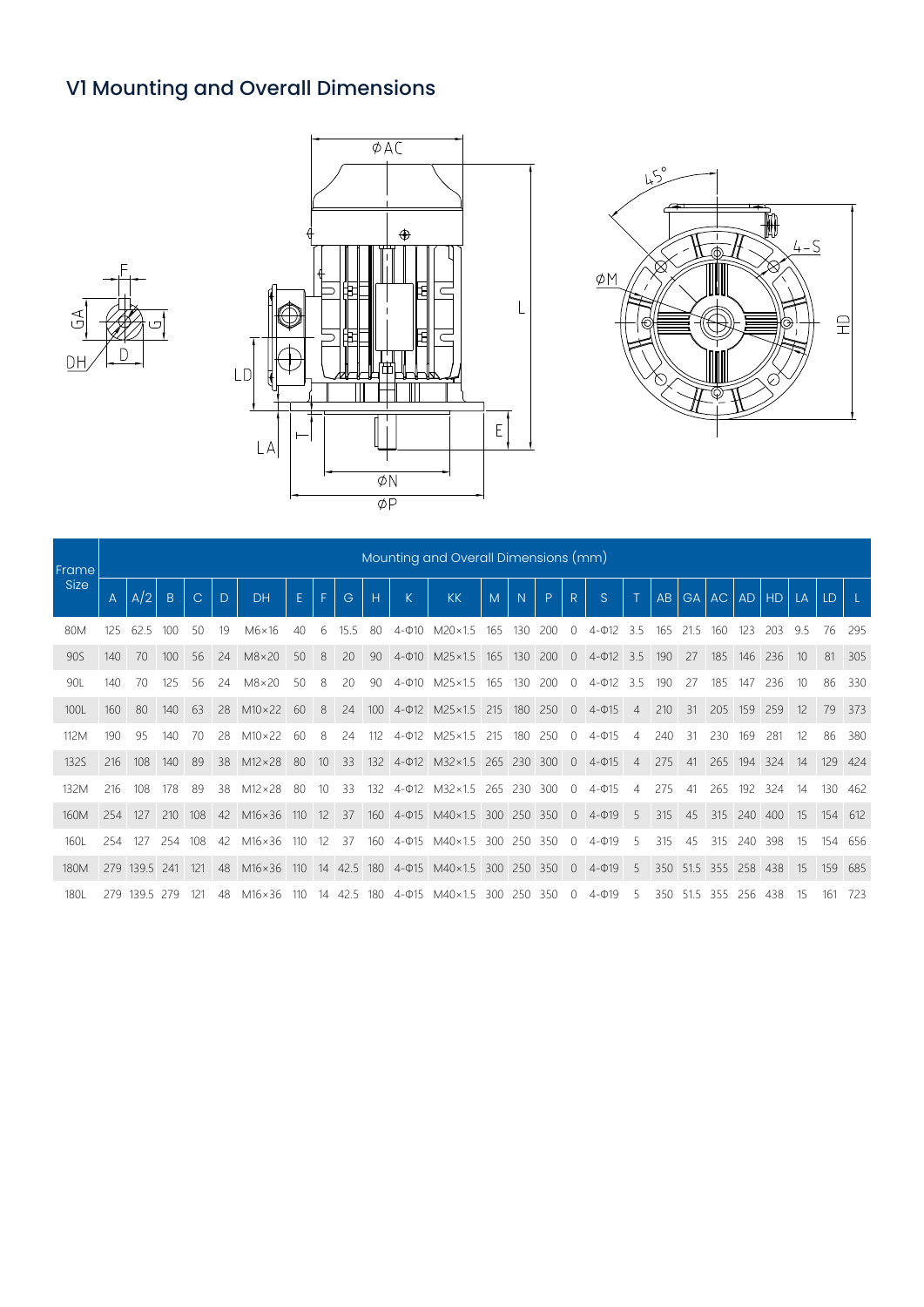#### Vibration

| <b>Frame Size</b> | Speed<br>( <sub>rpm</sub> ) | Vibration<br>(mm/s) |
|-------------------|-----------------------------|---------------------|
| 80-132            | 600-3600                    | 0.71                |
| 132-180           | 600-3600                    | 1.21                |

#### Bearings

| <b>Frame Size</b> | <b>Driving End</b> | Non-driving End |
|-------------------|--------------------|-----------------|
| 80                | 6204-2Z/C3         | 6203-2Z/C3      |
| 90                | 6205-2Z/C3         | 6204-2Z/C3      |
| 100               | 6306-2Z/C3         | 6205-2Z/C3      |
| 112               | 6306-2Z/C3         | 6205-2Z/C3      |
| 132               | 6208-2Z/C3         | 6206-2Z/C3      |
| 160               | 6209-2Z/C3         | 6209-2Z/C3      |
| 180-2P            | 6211/C3            | 6211/C3         |
| 180-4-8P          | 6311/C3            | 6211/C3         |